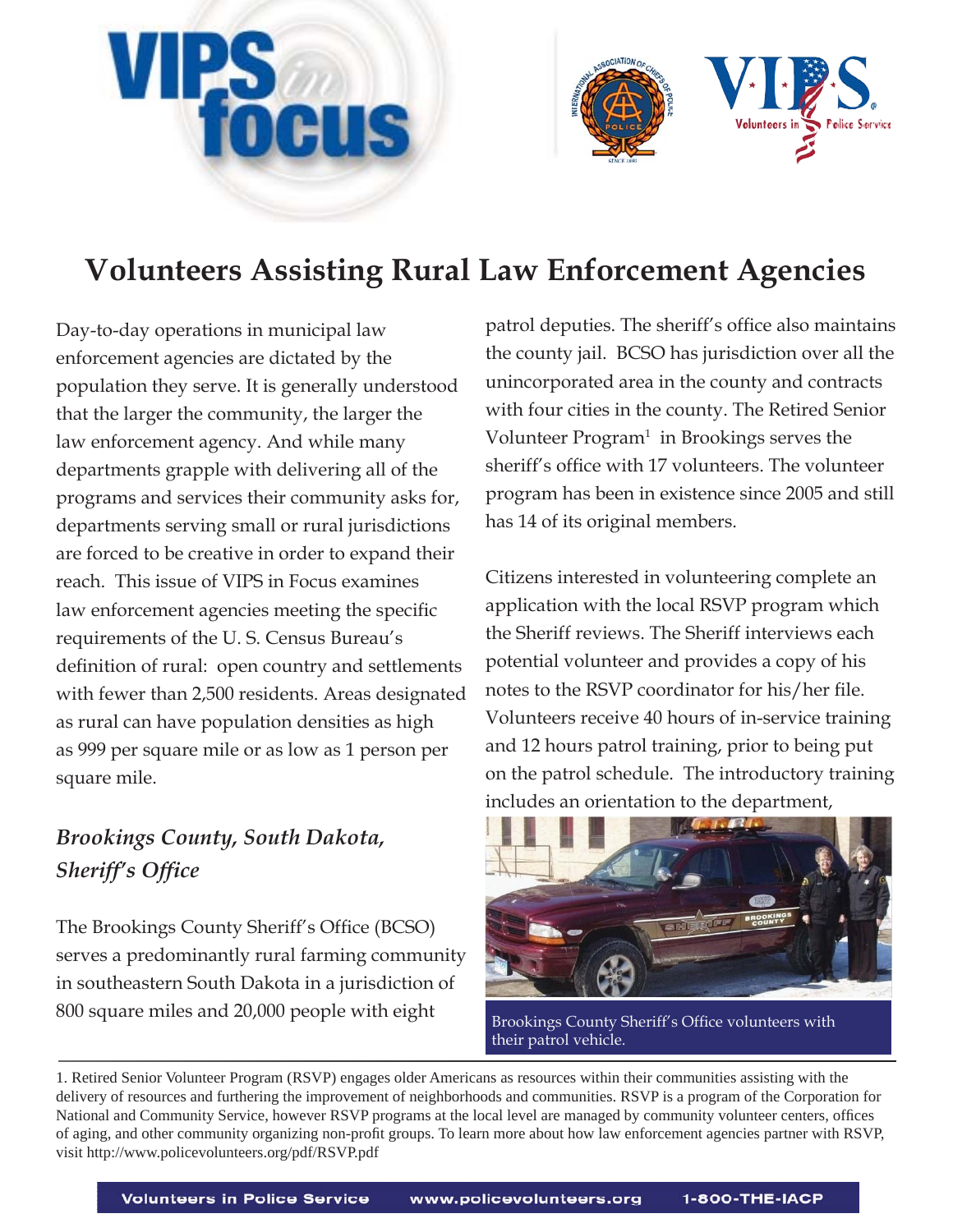#### *Volunteers Assisting Rural Law Enforcement Agencies 2*

expectations, safety on the job, report writing, first aid, radio operations, and orientation to county roads. Topical training covers how to handle minor vandalism, motor vehicle accidents, traffic control, abandoned vehicles, and patrolling school zones.

Once volunteers complete training, volunteer pairs patrol in a marked SUV. The vehicle is equipped with green sheriff's office vests that volunteers wear if they exit the vehicle. A first aid kit and a shovel are also in the SUV. The volunteers carry portable radios and patrol in three-hour shifts. Volunteer patrols stick to county roads, as volunteers are not allowed on the interstate.

Major patrol activities consist of conducting homeland security checks on grain elevators and electrical substations, and delivering commodities to county residents. The volunteers' patrol vehicle, a retired deputy patrol vehicle, has a radar gun installed and although they do not have enforcement powers, a simple nod to a speeding motorist from a volunteer sometimes does the trick. Volunteers may also report if they notice frequent high speeds on a particular street. In the morning and afternoon, volunteers are on hand at one of the three schools in the contracted cities to help with traffic direction.

Volunteers encounter many things while on patrol and are trained to handle a variety of situations, some more particular to rural communities such as escaped livestock. Given their familiarity of the county and its residents, the volunteers have become proficient at determining the proper owner and contacting them to retrieve their animals.

The Sheriff recognizes the need for the extra

eyes and ears that volunteers can provide. With only one of the eight sheriff's deputies on duty at any given time, the support that volunteers provide has become invaluable to the department. The county is located on the eastern side of South Dakota which is mostly prairie and during winter storms wind gusts can reach 100 miles per hour and snow drifts can make the interstate impassable. Volunteers assist during some of these extreme weather events, and better equip BCSO to help the county.

## *Collin County, Texas, Sheriff's Office*

Collin County is part of the Dallas/Fort Worth Metroplex and includes the incorporated cities of Allen, Frisco, McKinney, Plano, Richardson, and Wylie, all of which maintain law enforcement volunteer programs. While the incorporated cities are densely populated, the sheriff is mandated to patrol the unincorporated sections of the county which are quite rural and have a population density of approximately 580 people per square mile. The sheriff's office has 480 employees in administration, operations, and detention. The department also maintains a roster of nearly 150 civilian volunteers who logged more than 5, 500 hours in 2009 and are on pace to surpass that in 2010.

The sheriff's office identified several issues warranting the formation of the current volunteer program. The sheriff's office has experienced decreasing resources, which forced the Sheriff to look at new ways to maintain existing services with decreased personnel support. Simultaneously, the graduates of the citizen academy began expressing a desire to volunteer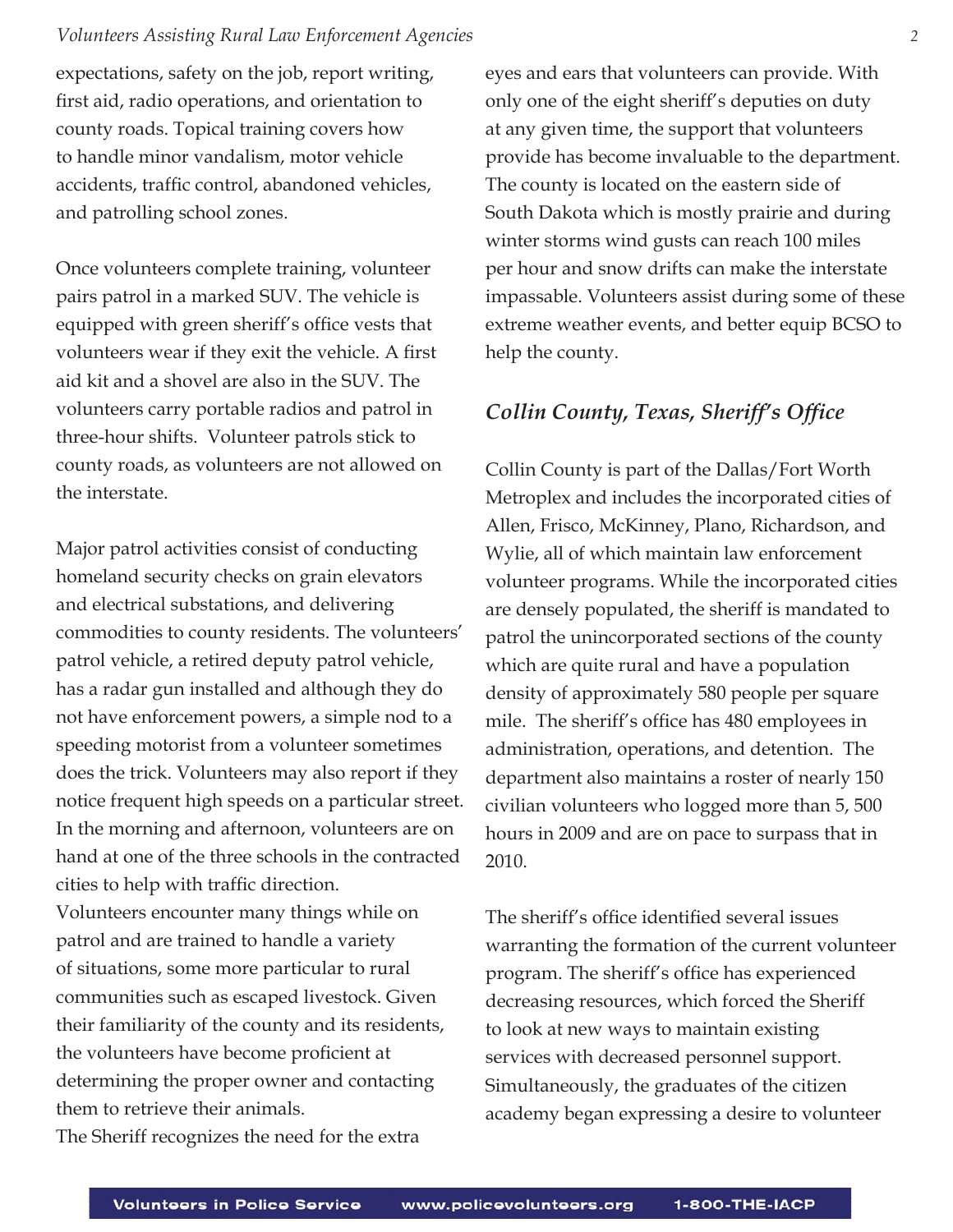*Volunteers Assisting Rural Law Enforcement Agencies 3* 



Collin County Sheriff's Office Citizens on Patrol vehicle that was donated by the Town of Lucas.

their assistance with the operations of the sheriff's office. The sheriff's office was also looking to provide a sense of empowerment to citizens to prevent crime in their communities and find a means to expand sheriff's office services to the community. By establishing a civilian volunteer program, the Collin County Sheriff's Office (CCSO) was able to address each of these needs.

The department has held 17 citizen academy sessions to date. Many of the 216 citizen academy graduates become involved with CCSO volunteer programs as they learn first hand from their fellow citizen academy alumni association the benefits of becoming a CCSO volunteer. In addition to the 14-week citizen academy, volunteers receive an additional 16 hours of inclassroom training and 24 hours of field training required to patrol. If volunteers from other communities can demonstrate proficiency in field operations, their training can be shortened. Prior to becoming a volunteer with the Collin County Sheriff's office, individuals must submit a completed application form which includes a criminal background information form. Individuals' driving records are also checked as a part of the application process.

Volunteers are managed in two groups: alumni association volunteers and citizen on patrol volunteers. All alumni graduates can volunteer in the county. Alumni association volunteers attend community functions to pass out safety education materials and assist with parking control at county events. They also present crime prevention programs in local schools, lend a hand with National Night Out, and help the department's crime prevention officers with projects and programs as needed. Alumni association volunteers also provide support with clerical duties within the department.

The Citizen on Patrol program began in 2009 with 40 volunteers from the larger alumni association volunteer program. The volunteer program has two vehicles to assist in their field operations. The county commissioner's court donated the first marked vehicle. The mayor of a community that contracts law enforcement services from CCSO donated a marked deputy patrol vehicle that was to be retired and volunteers use that vehicle to patrol in that community.

Citizen on Patrol members receive the additional 24 hour field training. Citizen on Patrol volunteers conduct neighborhood watch patrols, assisting at accident scenes and with stranded motorists. Volunteers are trained to remove hazards blocking the roadway, including loose livestock or wild animals. Volunteers assist with sex offender registration and crowd control at large county events. They also aid deputies responding to calls for illegal fireworks on the Fourth of July or other calls year round that do not require a sworn deputy in attendance. Citizen on Patrol volunteers can also assist if a resident is reported as missing.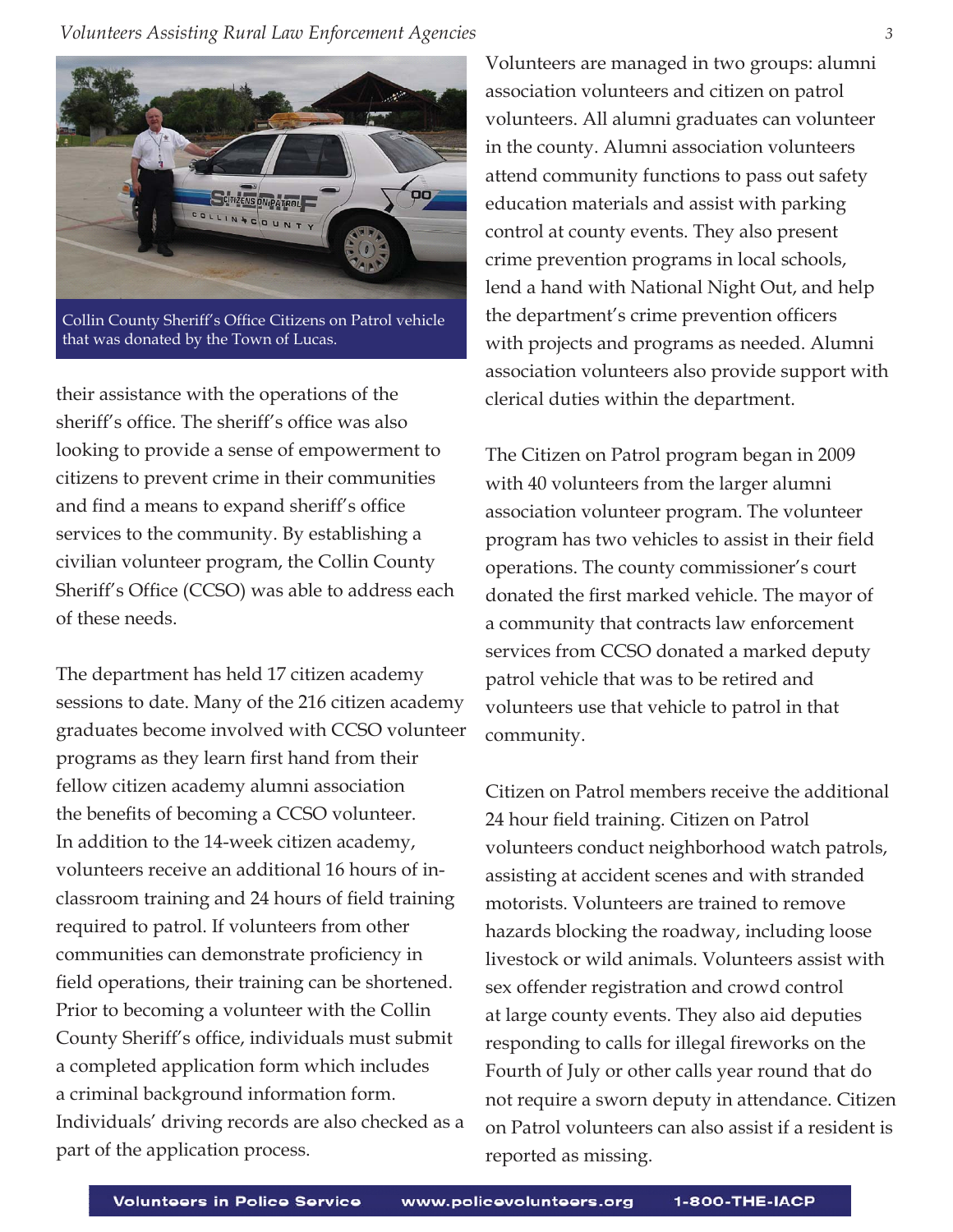

Collin County Sheriff's Office volunteers help out on a rural accident scene.

A small handful of volunteers who are quite tech savvy put all manuals and training materials on CD-Rom for volunteers and work on database management and other computer needs. Other volunteers use the burglary reports to condense information for citizen patrol members to use while on patrol. During patrols, volunteers talk to owners of businesses that were burglarized and sometimes can provide additional information to the deputy who took the report. Citizens on Patrol act as eyes and ears but are in radio communication with department dispatch if they see something that requires a deputy's attention.

Alumni association volunteers and citizen patrol volunteers now assist the sheriff's office in solving the exact issues that spurred the creation of the volunteer program like maintaining services and expanding programs during a time of mandatory budget cuts.

### *Garden City, Missouri, Police Department*

Garden City, Missouri, is on the south end of the Kansas City Metropolitan area. The city has a population of 2,000 in approximately three square miles, which is a population density of approximately 666 residents per square mile. Due to its proximity to a major city and easy access to an interstate, Garden City uses four officers to handle many of same issues of their larger, more urban neighboring agencies. One unique challenge to this small department is that the next closest municipal law enforcement agency is 35 miles away. In addition to four full time officers (chief of police, sergeant, and two officers), the department has six civilian volunteers, and five reserve officers.

Interested volunteers submit a completed application, use of criminal justice information form, and liability release form to the chief of police for review. Volunteers receive a manual which includes policies and procedures at the start of their tenure. The department has a volunteer serving in the role of volunteer coordinator who works directly with the chief of police to ensure the success of the program. This volunteer is also the department chaplain and a state certified reserve officer. Volunteers in Garden City assist in programs and services that a small department would not have the manpower to do including school safety programs, child safety kit programs, residential code enforcement, vacation house watch, bicycle registration, and special event staffing. Volunteers also assist with building maintenance, municipal court proceedings, animal control, traffic control, vehicle maintenance, information technology support, and aministrative support.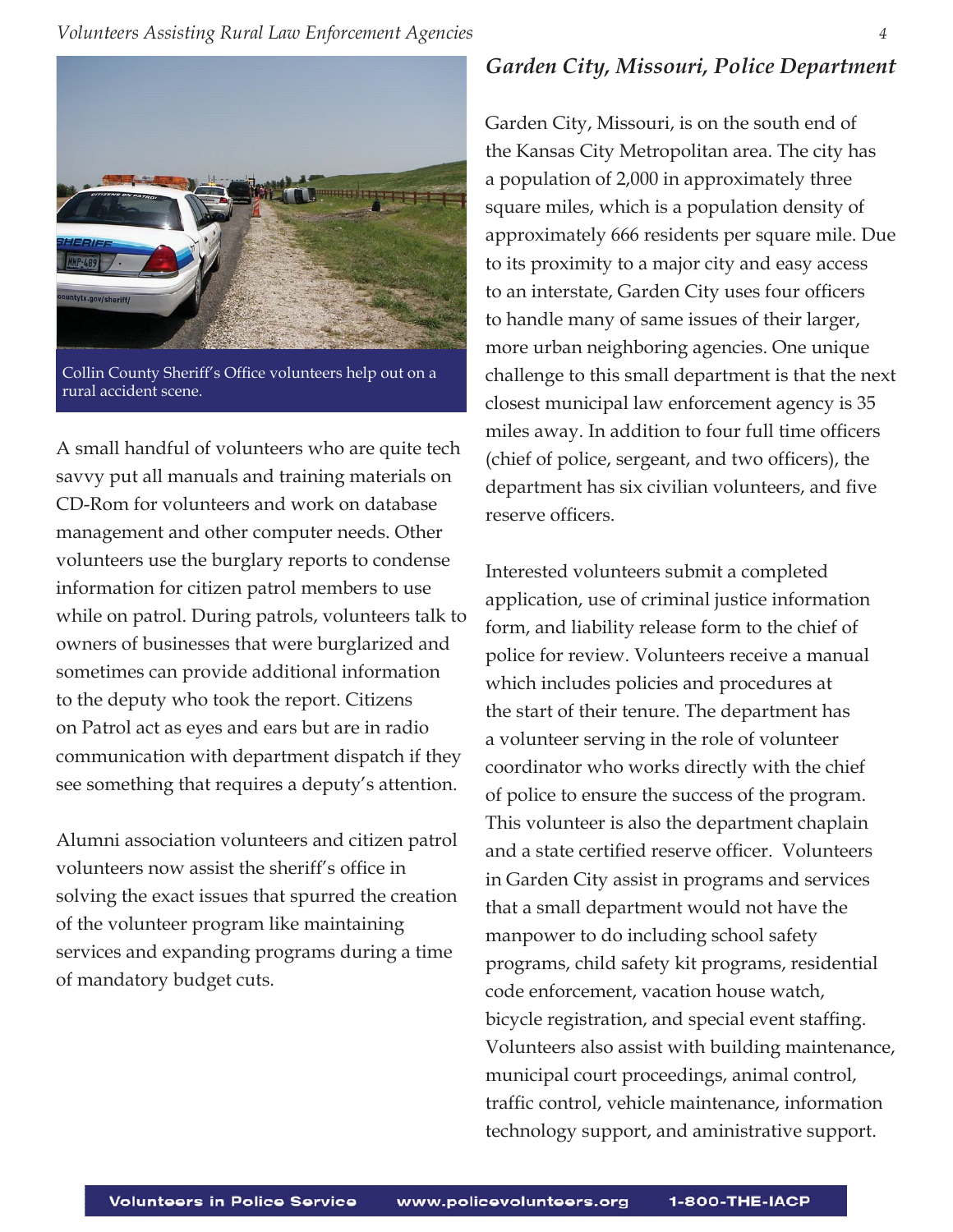The Police Chief is well aware of the benefits and challenges of having a small community on the edge of a large metropolitan area. When the interstate was rerouted, neighboring communities disappeared as the interstate no longer served that community. As the Kansas City metro area grows, residents look to keep their housing costs down and look for larger properties farther from the city but within reasonable commuting distances to Kansas City. To keep Garden City attractive and encourage further development, the chief relies on two volunteers to assist with enforcing residential code. These volunteers can write notices for abandoned cars, excessive trash, overgrown weeds, and other things that the city deems as damaged or in disrepair. The department has provided volunteers a vehicle to drive to conduct their code enforcement patrols. *Volunteers Assisting Rural Law Enforcement Agencies 5*

It was important for the department and the Chief to have a building where residents could come to make a report or talk to an officer. Officers, reserves, and volunteers spent many hours turning a two-bay garage into a functioning police department with office space and meeting space, a reception and records area, and a booking room. By including volunteers in the renovation of the department, volunteers feel they are truly members of the department. The chief also includes volunteer names and responsibilities in the department roster, which list the names of all personnel and his/her responsibilities.



 Garden City Police Department volunteers are recognized for their work.

#### *For More Information:*

Brookings County Sheriff's Office Sheriff Marty Stanwick Phone: 605-696-8300 E-mail: sheriffmarty@brookingscountysd.gov URL: www.brookingscountysd.gov

Collin County Sheriff's Office Deputy Dickie Thomas Phone: 972-547-5167 E-mail: dthomas@collincountytx.gov URL: www.co.collin.tx.us/sheriff

Garden City Police Department Chief Thomas R. Alber Phone: 816-773-8201 E-mail: thomasalber@gardencitypolice.com URL: www.gardencitypolice.com